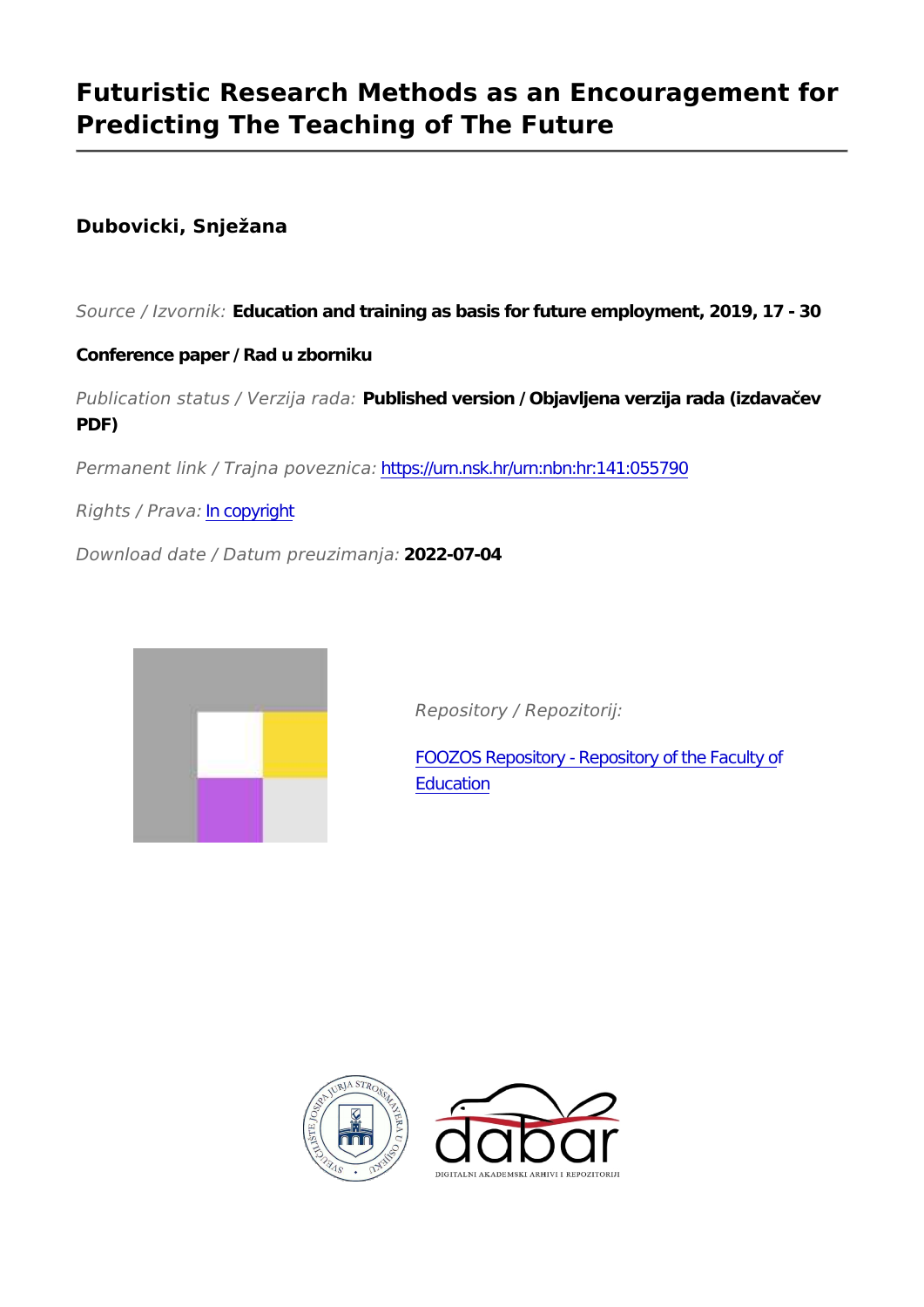# PROCEEDINGS FROM INTERNATIONAL **CONFERENCE**

EDUCATION AND TRAINING AS BASIS FOR FUTURE EMPLOYMENT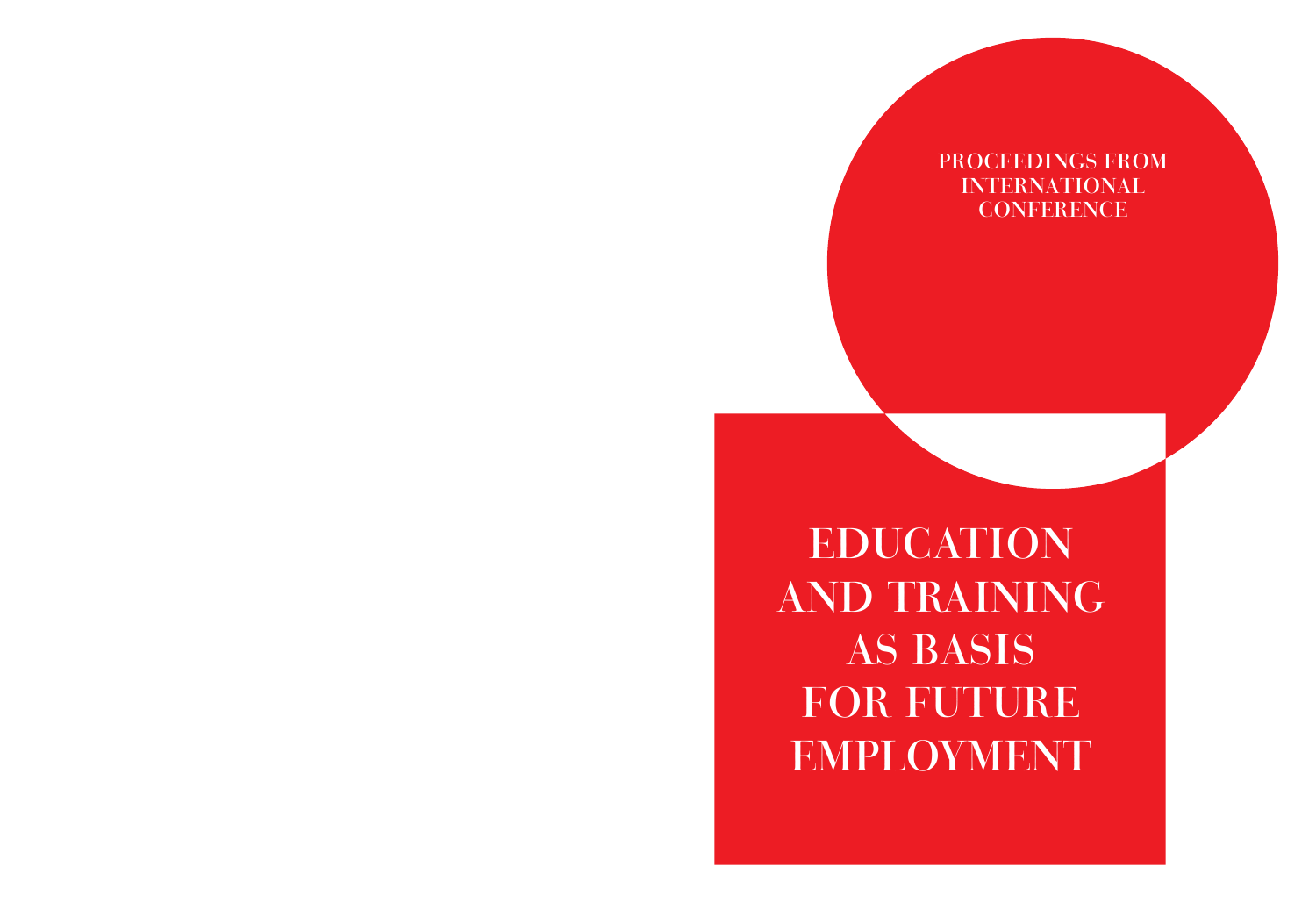Faculty of Education Josip Juraj Strossmayer University of Osijek Croatia  $\mathcal{R}$ Faculty of Economics, Wakayama Wakayama University Japan

# Proceedings from International conference

# EDUCATION AND TRAINING AS BASIS FOR FUTURE EMPLOYMENT

Wakayama University, Wakayama, Japan

September 21st - 22nd 2017

### EDITORS

Damir Matanović, PhD, Full Professor Faculty of Education, Josip Juraj Strossmayer University of Osijek, Croatia

> Arata Uemura, PhD, Associate Professor Faculty of Law, Kyoto Women's University, Japan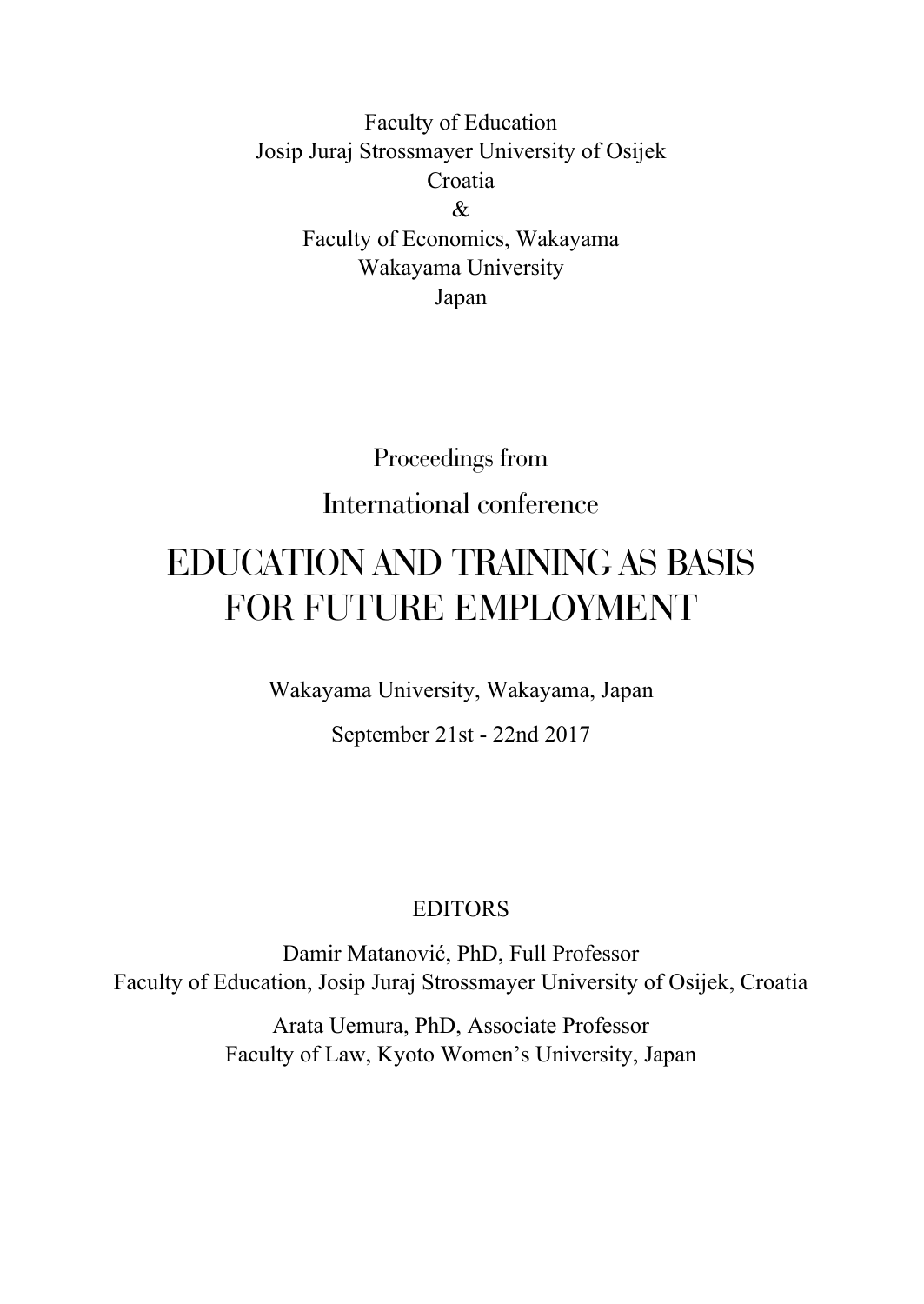



Proceedings from International Conference

EDUCATION AND TRAINING AS BASIS FOR FUTURE EMPLOYMENT

Publisher: Faculty of Education Josip Juraj Strossmayer University of Osijek Osijek Croatia & Faculty of Economics Wakayama University Wakayama Japan

Editors:

Damir Matanović, PhD, Full Professor Faculty of Education, Josip Juraj Strossmayer University of Osijek, Croatia

Arata Uemura, PhD, Associate Professor Faculty of Law, Kyoto Women's University, Japan

#### ISBN: 978-9536365-85-4

CIP record is available in the catalogue of City and University Library Osijek under the number 141124081.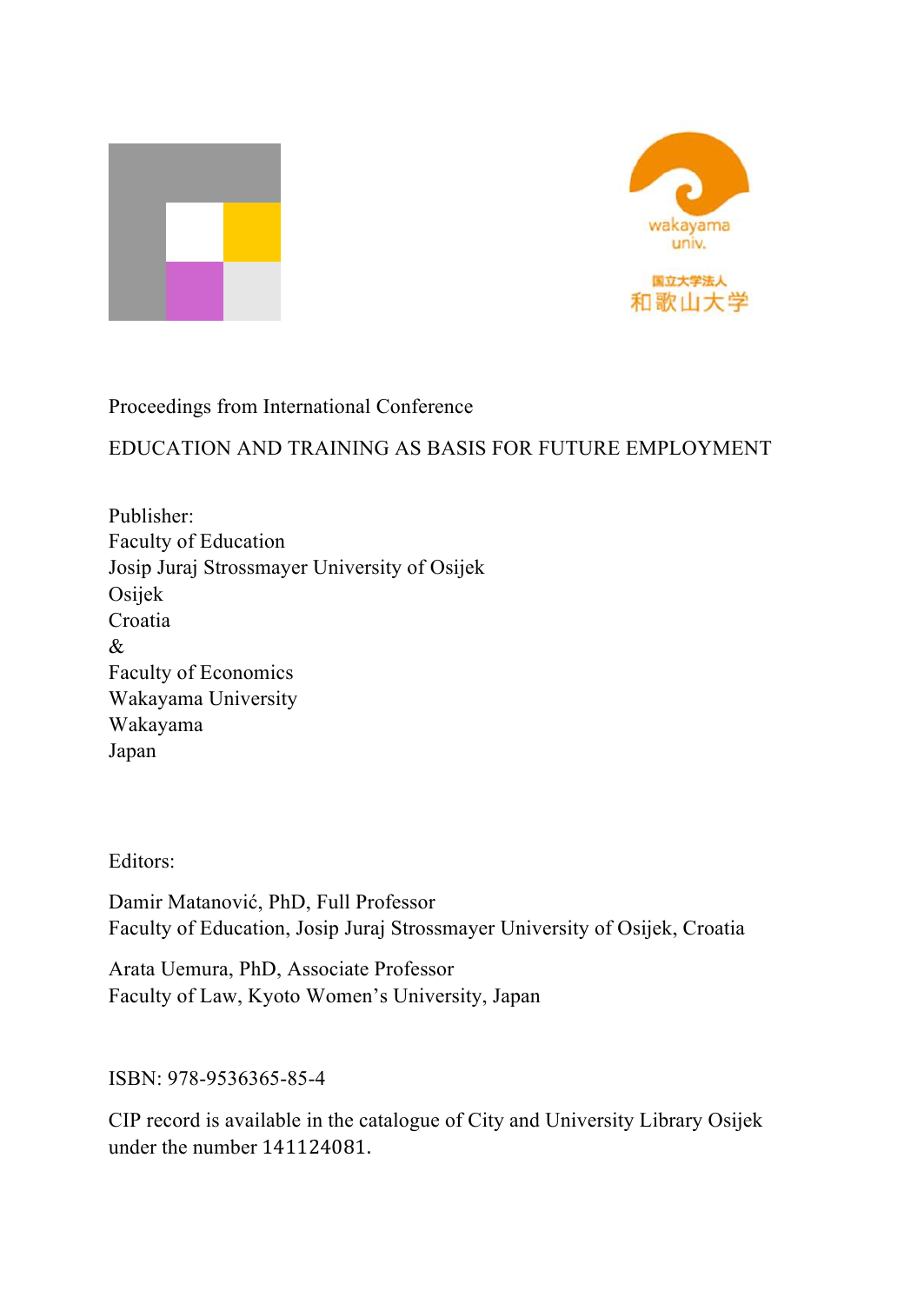## Preface

The way of working is dramatically changing in our society. Development of globalization and financialization drives companies to a fierce competition, demanding workers to work more productively and efficiently. Digitalization, which includes popularization of AI, IoT and robotics changes the employment base and diversifies work styles of workers radically. Workers need to develop their human resources and knowledge much more than ever before in order to attain Work-Life balance. A requirement to work more creatively in order to create new values by cooperating with computers can also be observed. Therefore, Education and Training are essential as basis for future employment. Exactly this is the reason this topic was chosen as the theme of this Croatia-Japan symposium.

In the symposium, researchers from Croatia and Japan made reports and discussed together beyond their own research fields. This international and interdisciplinary cooperation bore rich fruit and resulted in the deepening of mutual understanding. In order to record the discussion undertaken in the symposium, it has been decided to publish this book of proceedings. We would be delighted if it could be of some reference to further study regarding Education and Training in the future.

Editors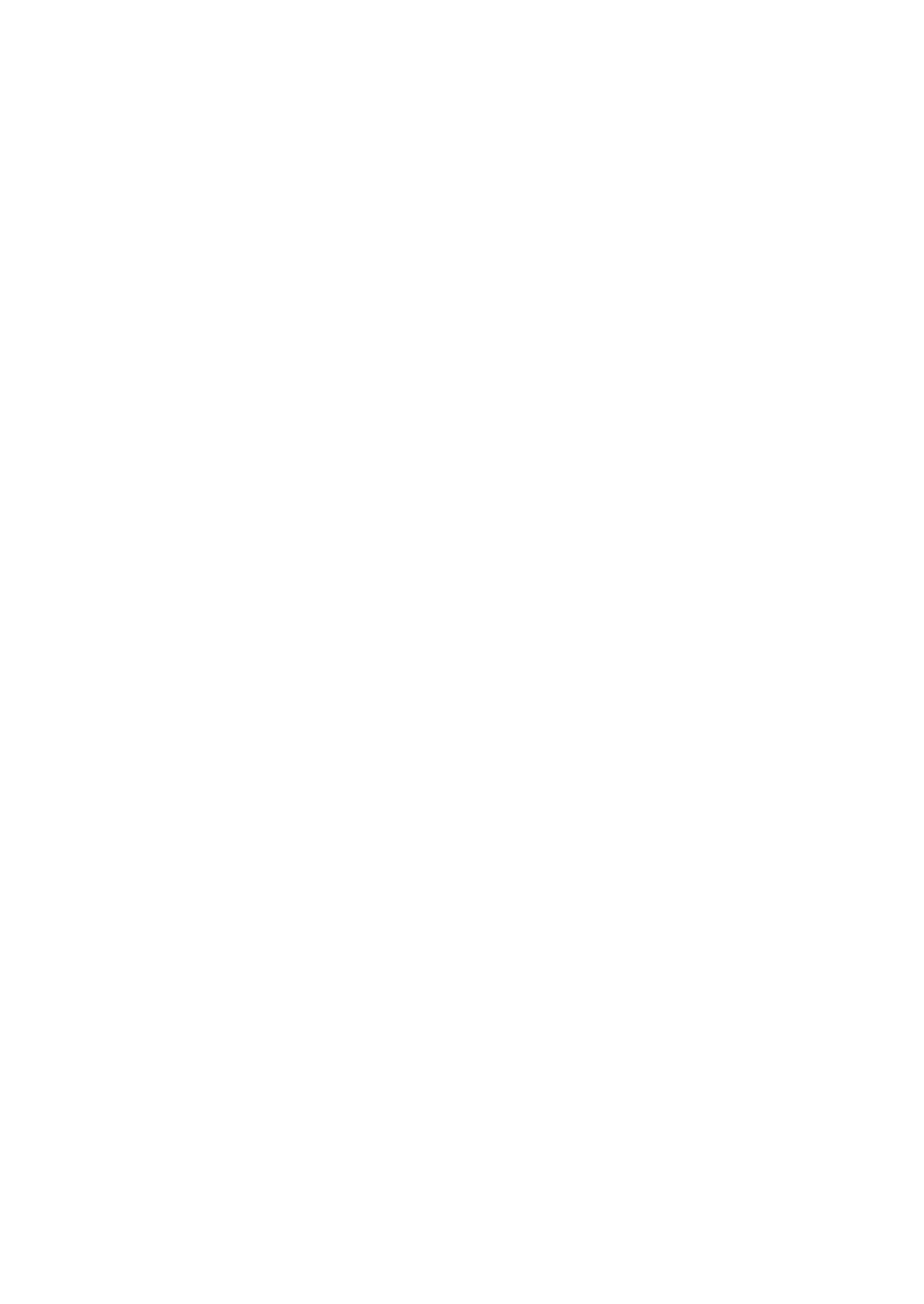# Contents

| 1.             | Damir Matanović & Miljenko Brekalo<br>IS THERE PLACE FOR TRADITIONAL SCHOOL IN THE FUTURE?  7                                                                                      |
|----------------|------------------------------------------------------------------------------------------------------------------------------------------------------------------------------------|
| 2.             | Snježana Dubovicki<br>FUTURISTIC RESEARCH METHODS AS AN ENCOURAGEMENT<br>FOR PREDICTING THE TEACHING OF THE FUTURE 17                                                              |
| 3 <sub>1</sub> | Vesnica Mlinarević & Ružica Tokić<br>THE CULTURE OF TEACHER EDUCATION FOR THE FUTURE                                                                                               |
| 4.             | Emina Berbić Kolar<br>LANGUAGE AND CULTURAL ASSISTANT AS A NEW                                                                                                                     |
| 5.             | Tena Velki<br>ATTITUDES ABOUT INCLUSIVE EDUCATION IN HIGH SCHOOLS:<br>DIFFERENCES IN STUDENT, PARENT AND TEACHER OPINIONS 65                                                       |
| 6.             | Ivana Đurđević Babić<br>ATTITUDES TOWARDS FUTURE EMPLOYMENT AND ACQUIRED<br>ESSENTIAL TEACHING SKILLS IN PREDICTING STUDENTS'                                                      |
| 7.             | Valentina Radoš, Ivan Roth & Lana Skender<br>EDUCATION AND TRAINING OF ART HISTORIANS AS BASIS                                                                                     |
| 8.             | Renata Perić & Vedran Mesarić<br>WORK EDUCATION AS A FORMAL TOOL FOR REDUCTION<br>OF REGISTERED UNEMPLOYMENT IN LIGHT OF THE INSTITUTE<br>OF BOARD-LEVEL REPRESENTATION OF WORKERS |
| 9.             | Arata Uemura<br>JAPANESE HIRING PROCESS AND ITS IMPACT ON UNIVERSITY                                                                                                               |
|                | 10. Kota Kitagawa<br>RESOLVING THE CULTURAL CONFLICT BETWEEN TRADITIONAL<br>TRAINING AND THE "NONTRADITIONAL WORLD" IN JAPAN  121                                                  |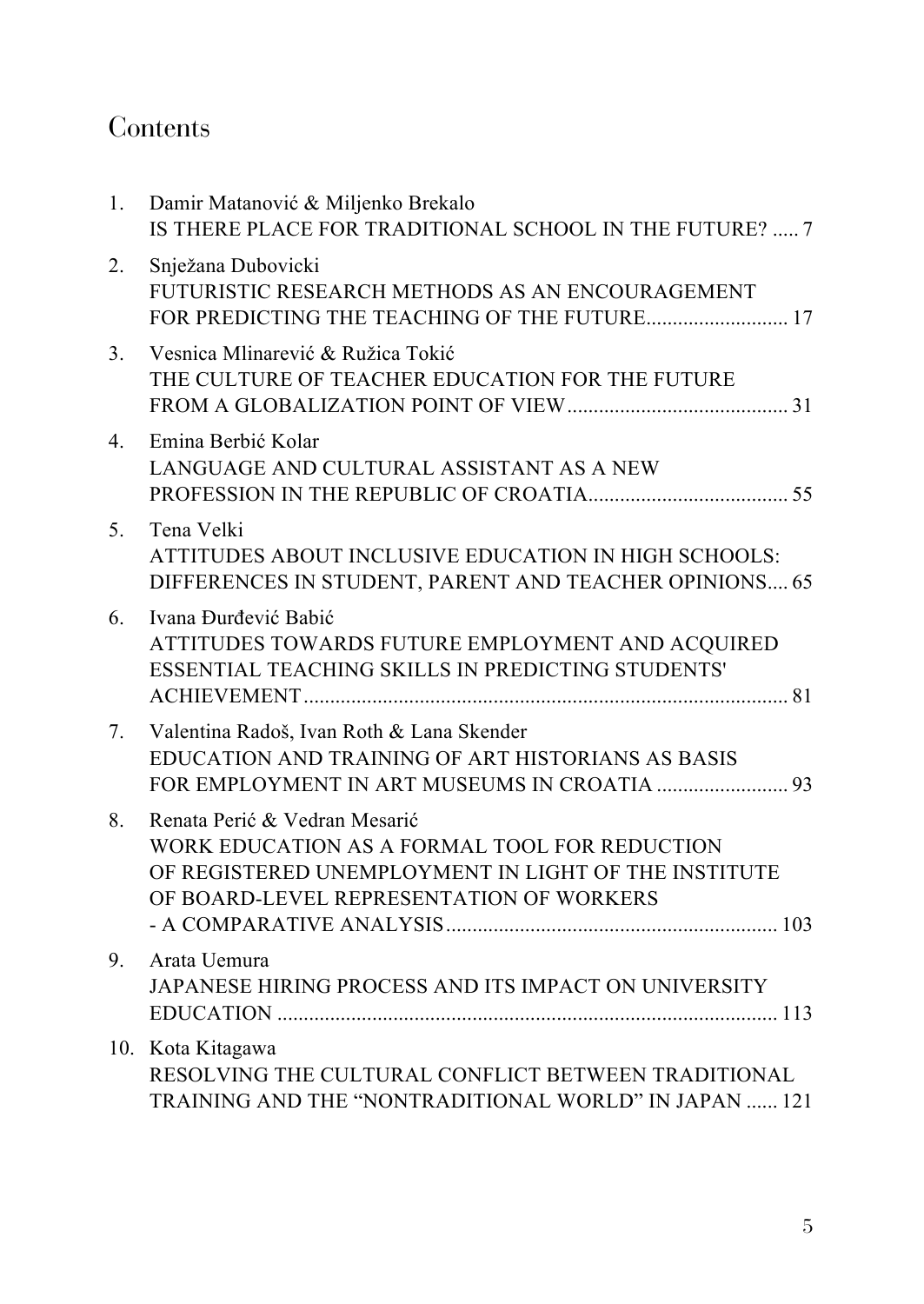| 11. Masaaki Iwanaga<br>RETROSPECTIVE AND PROSPECTIVE VIEWS OF HUMAN<br>RESOURCES DEVELOPMENT IN JAPAN: FROM                                                                               |
|-------------------------------------------------------------------------------------------------------------------------------------------------------------------------------------------|
|                                                                                                                                                                                           |
| 12. Naoyuki Zushi & Kosuke Igawa<br>THE CONUNDRUMS OF MANAGING AND MANAGER STRESS<br>IN JAPANESE FIRMS: MODERATING EFFECTS OF CONTEXT-<br>DEPENDENT HUMAN RESOURCE MANAGEMENT POLICY  143 |
| 13. Nagahiro Toshitaka<br>VOCATIONAL TRAINING AND ACADEMIC STUDY IN JAPAN:<br>THE HISTORICAL EXPERIENCE OF JAPAN'S HIGHER                                                                 |
| 14. Takao Nomakuchi<br>A STUDY OF FEASIBILITY ON NEET-BORN ENTREPRENEURS<br>IN JAPAN: SANNEN NETARO LEGEND IN MODERN JAPANESE<br>171                                                      |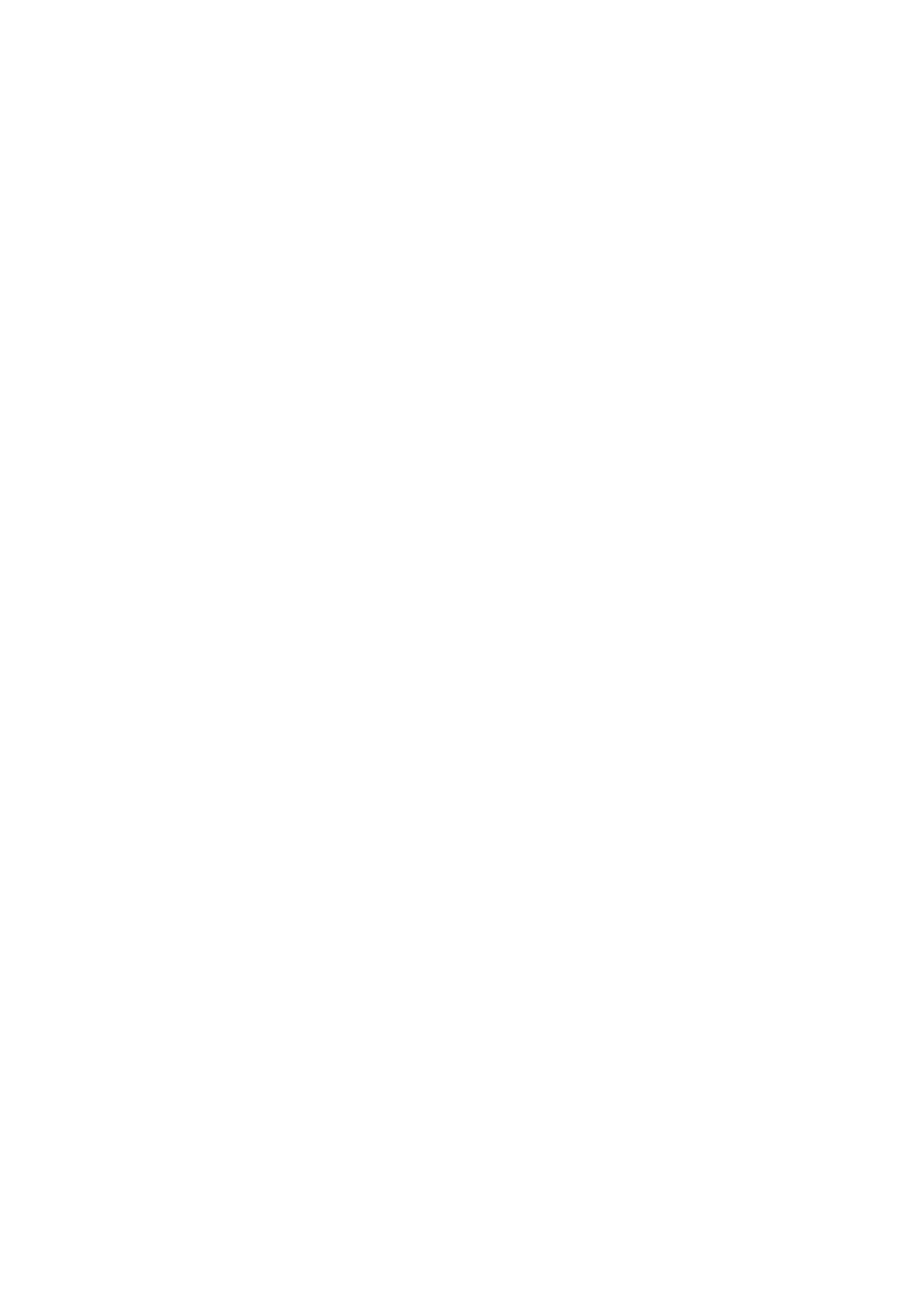#### **Snježana Dubovicki, PhD, Assistant Professor**

Faculty of Education, J. J. Strossmayer University of Osijek, Croatia e-mail: sdubovicki@gmail.com

# 2. FUTURISTIC RESEARCH METHODS AS AN ENCOURAGEMENT FOR PREDICTING THE TEACHING OF THE FUTURE

#### *Abstract*

*The paper emphasizes the importance of researching, studying and predicting the future of different occupations, especially those related to education. It provides an overview of a predicted scenario in education from a futurological point of view, but also attitudes of teachers to be as a reaction to the scenarios mentioned.* 

*Research results show that teachers to be still do not think about the role of a teacher in the future that much, they are discussing about possible classroom scenarios insufficiently, moreover they lack knowledge of futuristic research methods which could help them. The solution to this problem is a set of research competencies of researchers to be, the harmony of researchers' interest with local and global ones, the emphasis of the importance of predicting and researching the future of all occupations, especially those related to education and upgrading the contents connected to futuristic research methods at faculties of teacher education within obligatory or elective courses. What is more, the aim of the paper is to affirm futuristic research methods and put them in equal context with other research methods which are used in social sciences, especially in pedagogy.*

*Key words: futuristic research methods, research competencies, teaching, predictions, the role of a teacher in the future*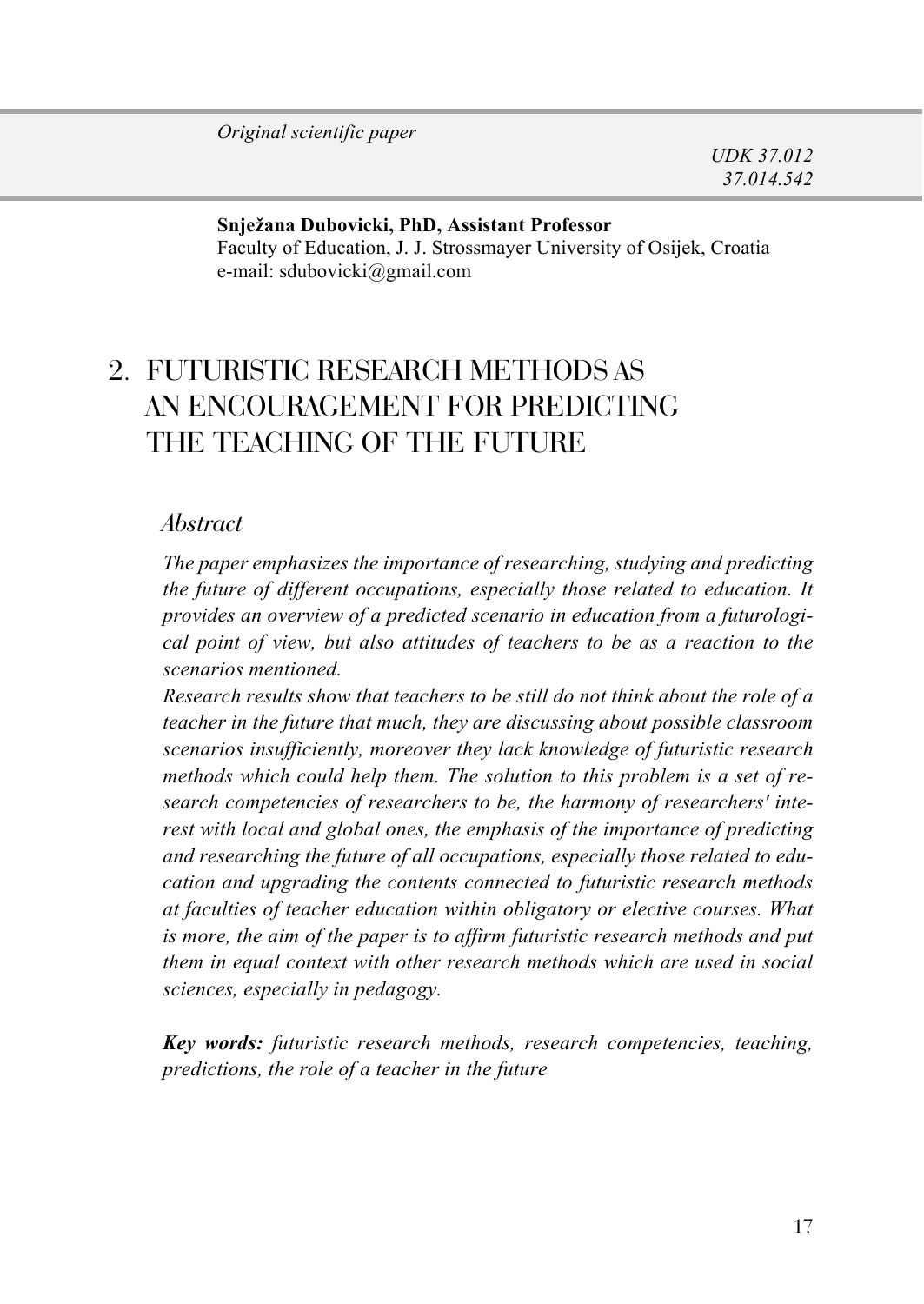### 2.1. INTRODUCTION

Today, the future appears to be more complex and difficult to predict than ever before, but people today feel a tremendous need to know what lies ahead of them (Malhotra, Das & Chariar, 2014). Every institution that takes care of the present and plans for the future is more resilient to the needs of society, both in the present and in the future. Toffler (1975) points out that if we teach children and young people around the world about the past, why wouldn't we teach them about the future as well?

Suzić (2012) believes that the predictability of the future is possible, but only if we do not look linearly. Interest in the future increases intensively in times of social crises, which in itself give rise to thinking of the future. According to the thesis written by Segan and Drajan (2005), which claims that monkeys can not predict the future, we could assume that this could mean that people at a lower intellectual level can less easily predict the future. But before accepting such data, it would be good to conduct several studies that could confirm such assumptions.

Toffler (1983a) emphasizes that those who feel that the future should not be explored or taught will always expect with confidence that the future should serve as an extended hand of the present. Ulrich and Dash (2013) point out that in the future researchers should also possess research competencies, regardless of the area in which the research is being conducted. They also emphasize the reorganization of research activities and bigger involvement of state authorities in defining research topics and projects as well as better cooperation (related to research) in relation to the private and public sector, but also a better interconnection between universities and faculties. In addition, Ulrich and Dash (2013) note that the size of research is also important: the more research participants and more institutions and countries get involved, the better representation of this research will be in public and, consequently, a greater influence on changes.

Indeed, reflecting on researches is no longer of personal nature or focused only on personal research interests, but instead this reflection should entail social, global and local interests as well. Ulrich and Dash (2013) cite the research results in which the assumption was made that researchers will have the following research competencies by 2020: a well-developed capacity for analysis, the ability to work and cooperate in interdisciplinary environments, the ability to develop research networks, language skills and management skills, awareness of the pertinence of the research and the ability to assess its impact on the environment. In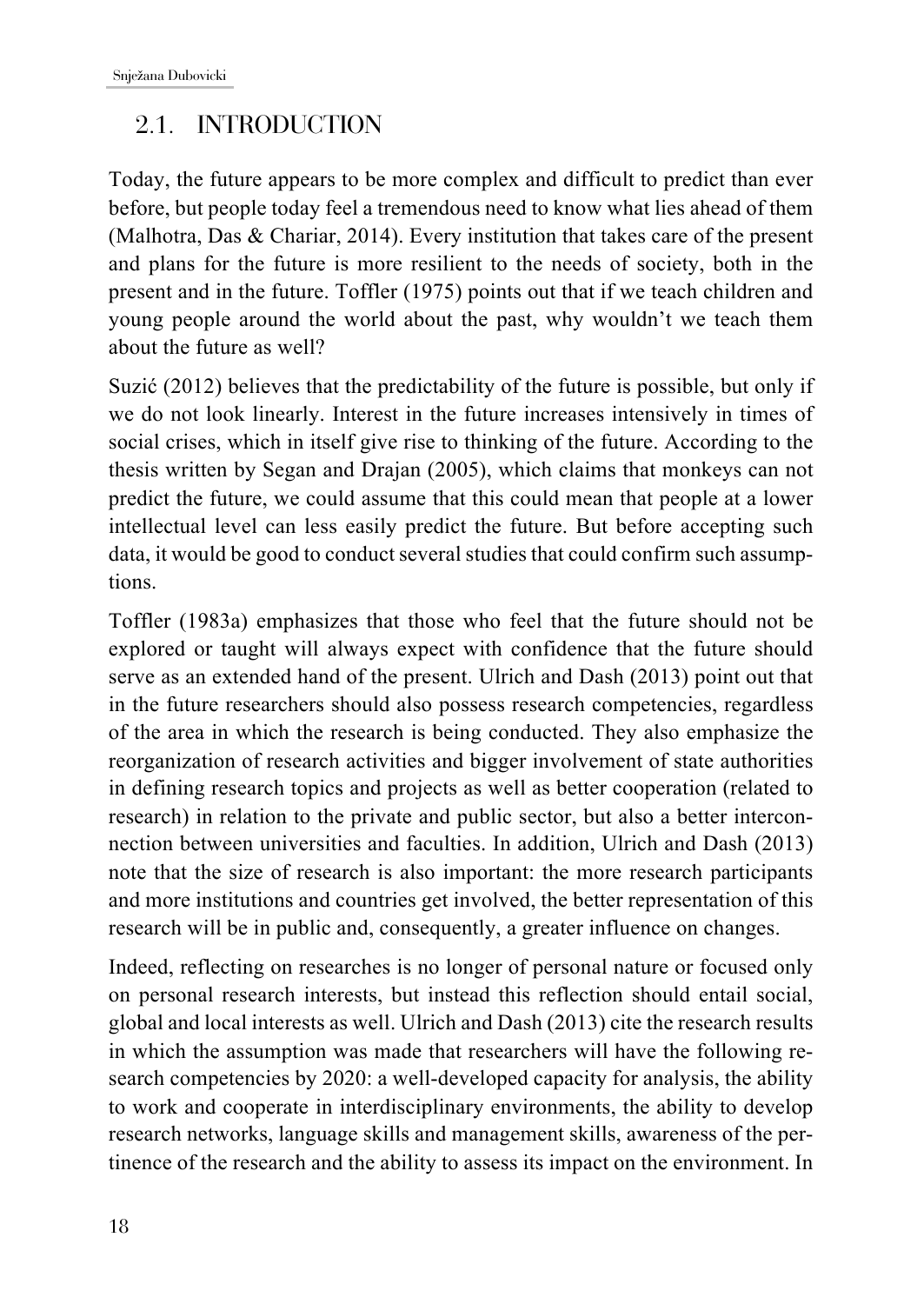addition to what the authors stated, it is also important for the researcher to think about research methods and their suitability for research.

We know that the most wanted professions in the world nowadays are those which have not even existed in the last few years. Keeping this in mind, the question arises how to educate young people to successfully deal with their future job with acquired diploma in the next 40 years? The answer can be found with the help of futurology and futuristic research methods.

On the importance of predicting change in education was previously written by some of the most prominent futurologists (Toffler, 1975, Kahn, Brown & Martel, 1976, Naisbitt, 1985). Today, the prediction of changes in education is further emphasized by Cromwell (1998), Vrcelj and Mušanović (2001), Suzić (2012) and Dubovicki (2017).

### 2.1.1. EARLY FUTURISTIC PREDICTIONS OF POSSIBLE EDUCATIONAL SCENARIOS

Toffler (1975) advocates that education policy should contribute in the future to a bigger number of constructed individuals that would differ from the mass, with more original ideas, and political and social subgroups. Flechtheim (1972) writes that our programs of history in schools end with the current school year, and the same is true for the knowing of society, economics, psychology and biology. The pupil is directed towards the past and not to the future (Flechtheim, 1972 and Toffler, 1975).

Using the ideas of Kahn, Brown & Martel (1976) and based on earlier research, we can predict which challenges related to the role of teachers, school children and teaching processes could appear in the future. When anticipating such important scenarios, it is of utmost importance to first and foremost realize the necessity of planning, reflecting on the future, social opportunities and the future of the personal profession represented from the angle of the predicted future. In the focus of such a scenario we include the teaching process and all its participants. Such a context requires deliberation on content, methods, evaluation, new media (technology) in teaching, changed roles of teachers and school children, social, emotional and pedagogical competencies, teaching materials and communication.

Given the importance of the teaching process for the future of humanity in mind, many futurologists were offering to us different educational scenarios. Some of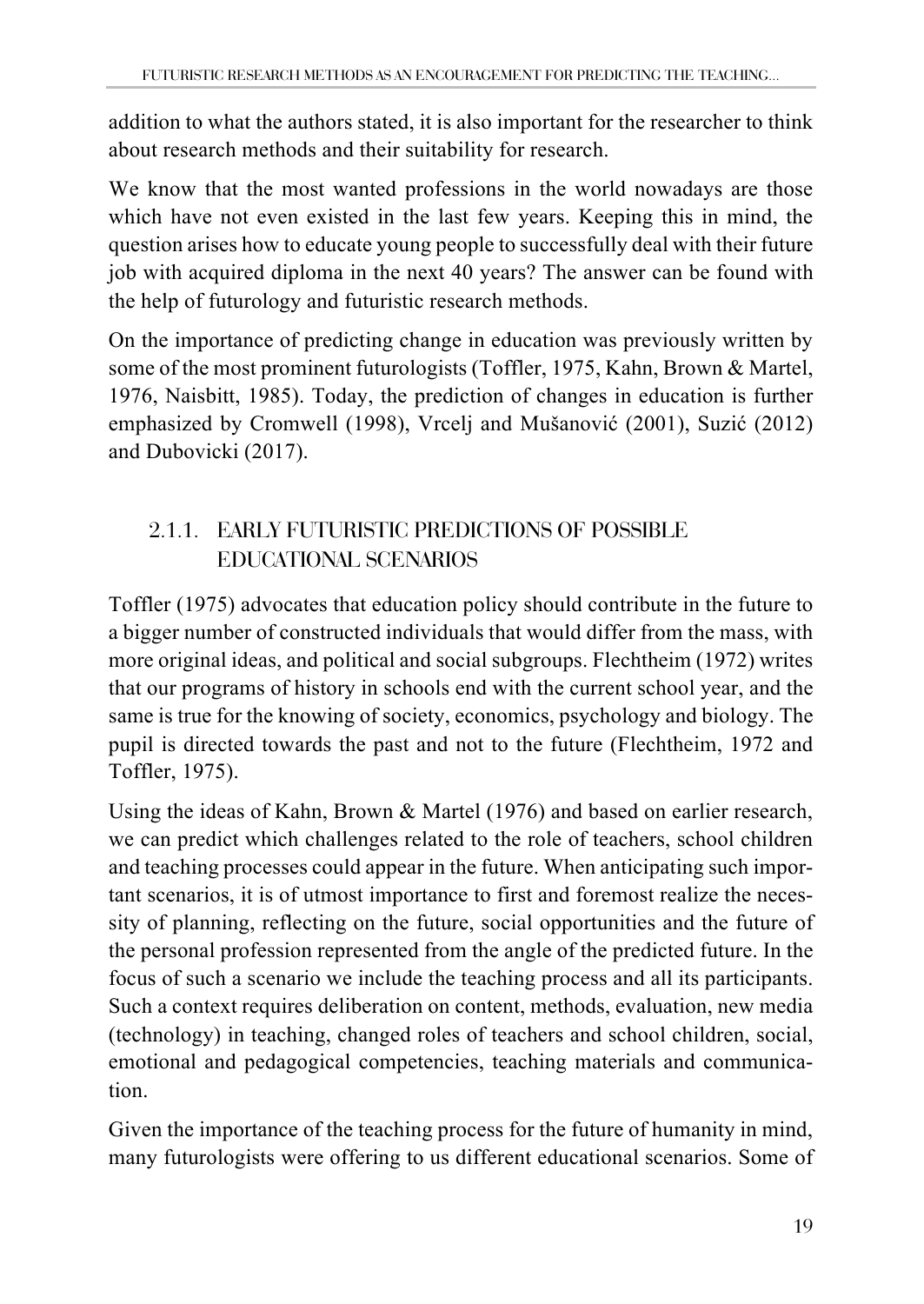the provided scenarios (which we can expect) regarding education in the future can be seen in Table 1. The predictions in Table 1 are chronologically arranged for us to follow the development of individual ideas from 1975 to 2012.

#### **Table 1**. Predicted Scenarios in Education from the Perspective of Futurologists (1975 - 1985)

| <b>AUTHOR YEAR</b>                                                                                                  |      | <b>PREDICTING CHANGES IN EDUCATION</b>                                                                                                                                                                                                                                                                                                                                                                                                                                                                                                                                                                                                                                                                                                                                             |  |  |
|---------------------------------------------------------------------------------------------------------------------|------|------------------------------------------------------------------------------------------------------------------------------------------------------------------------------------------------------------------------------------------------------------------------------------------------------------------------------------------------------------------------------------------------------------------------------------------------------------------------------------------------------------------------------------------------------------------------------------------------------------------------------------------------------------------------------------------------------------------------------------------------------------------------------------|--|--|
| <b>Alvin</b>                                                                                                        | 1975 | - the future needs people with critical spirit,                                                                                                                                                                                                                                                                                                                                                                                                                                                                                                                                                                                                                                                                                                                                    |  |  |
| <b>Toffler</b><br>- inclusion of mentors <sup>26</sup> in teaching,<br>activities",<br>concentration of attention), |      | - the main goal of education is to increase a man's adaptability, the<br>abilities he needs to cope with continuous changes,<br>- highly educated parents will partially <sup>25</sup> begin to exclude their<br>children from public education and teach them at home,<br>- lectures should be replaced by activities like role play or "simulated<br>- learning abilities may be improved in the future with the help of a<br>particular diet or drugs (to increase IQ, the reading speed and<br>- establishing "tips of the future" whose main goals would be: dispersi-<br>on, decentralization, mutual interpenetration of school and society,                                                                                                                                |  |  |
|                                                                                                                     |      | suspension of the system with school time tables and classes <sup>27</sup> ,<br>- when creating new curricula, it is necessary to establish a balance<br>between uniformity and diversity,<br>- diversity in education increases the chances of society to survive,<br>- each school should provide school children with greater possibility of<br>choice (in all areas) and possibility of having options for what they<br>are interested in,<br>- school children need to learn how to discard old ideas and how and<br>when to replace them with new ones (they need to learn how to<br>learn).<br>- it is necessary to awaken the sense of the future in school children,<br>- the task of education is to awaken curiosity among all participants in<br>the teaching process. |  |  |

<u> 1989 - Johann Barn, mars eta bainar eta industrial eta bainar eta baina eta baina eta baina eta baina eta ba</u>

<sup>&</sup>lt;sup>25</sup> *Partial exclusion* from school implies that parents would conclude with local schools the so-called " "Learning Contracts", according to which their children would attend only one part of the teaching (for those subjects that can not be mastered by themselves), and would especially be involved in group- and sport activities (Toffler, 1975).

<sup>&</sup>lt;sup>26</sup> Mentors would be chosen from the ranks of citizens, and their main task would be to show how theoretical knowledge can be applied in life (Toffler, 1975).

 $27$  In planning the future curriculum of a future school, we shouldn't assume that each educational subject is taught with reason but it is quite opposite. There isn't a thing to be included in the necessary curriculum unless it is justified from the aspect of the future (Toffler, 1975).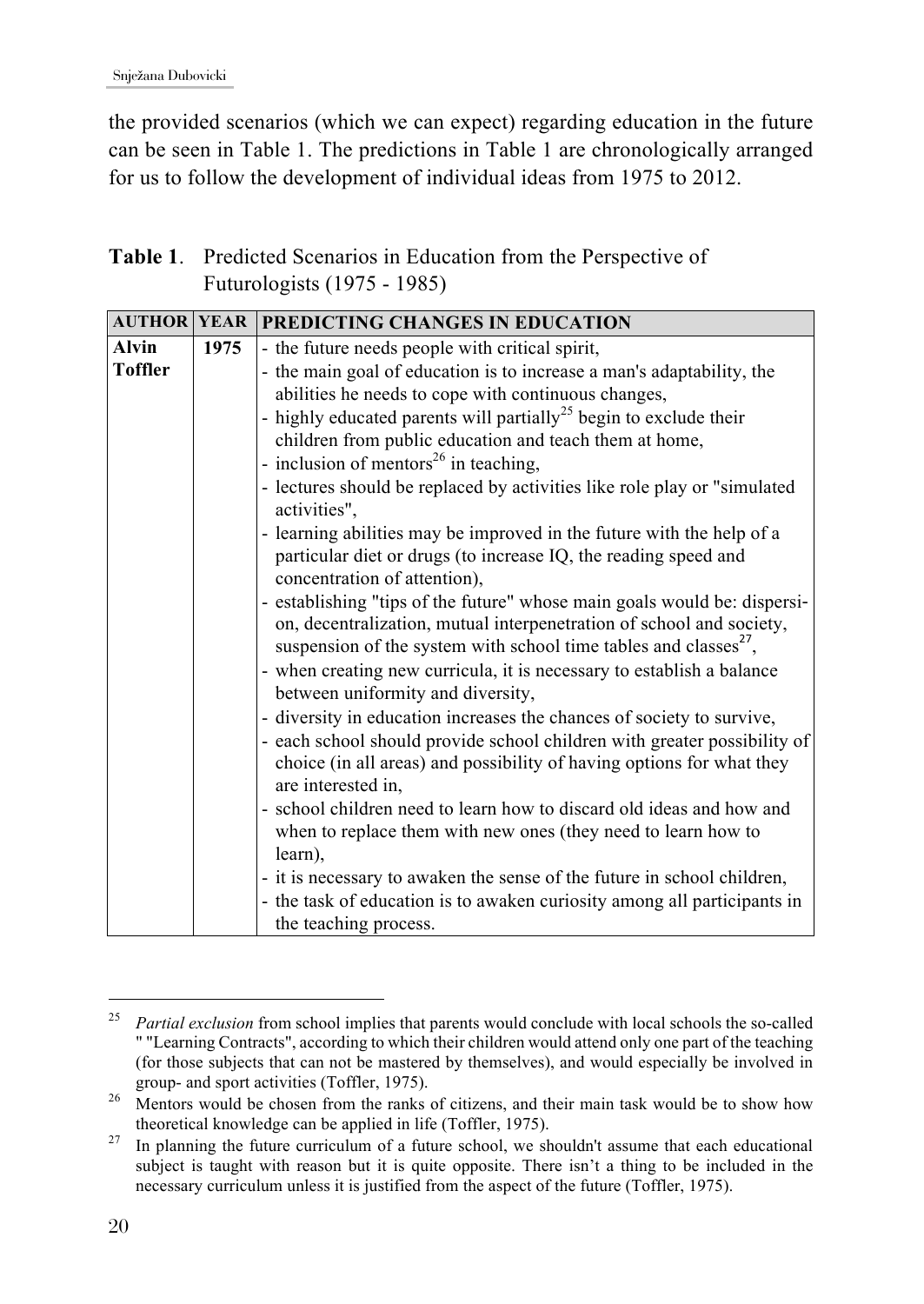| <b>AUTHOR YEAR</b>                                        |             | PREDICTING CHANGES IN EDUCATION                                                                                                                                                                                                                                                                                                                                                                                                                                                                                                                                                                                                                                                                                                                                                                                                                                                                                                                                                                                                                                                                                                                                                                                                                                                       |
|-----------------------------------------------------------|-------------|---------------------------------------------------------------------------------------------------------------------------------------------------------------------------------------------------------------------------------------------------------------------------------------------------------------------------------------------------------------------------------------------------------------------------------------------------------------------------------------------------------------------------------------------------------------------------------------------------------------------------------------------------------------------------------------------------------------------------------------------------------------------------------------------------------------------------------------------------------------------------------------------------------------------------------------------------------------------------------------------------------------------------------------------------------------------------------------------------------------------------------------------------------------------------------------------------------------------------------------------------------------------------------------|
| Herman<br>Kahn,<br>William<br><b>Brown</b><br>and<br>Leon | 1976        | - greater importance is given to theoretical and academic formulations<br>of knowledge, as opposed to experience and work experience,<br>- the trend of accumulation of scientific and technical knowledge,<br>- less importance is given to primary and secondary occupations, there<br>is the rise of occupations yet to come in line with new emerging<br>technology,                                                                                                                                                                                                                                                                                                                                                                                                                                                                                                                                                                                                                                                                                                                                                                                                                                                                                                              |
| <b>Martel</b>                                             |             | - the presence of increasing "brain-drain" - the problem of unemploy-<br>ment in underdeveloped countries, and the problem of the lack of<br>labour in developed countries,<br>- free time re-organization.                                                                                                                                                                                                                                                                                                                                                                                                                                                                                                                                                                                                                                                                                                                                                                                                                                                                                                                                                                                                                                                                           |
| Alvin<br><b>Toffler</b>                                   | 1983<br>a,b | - people who are not functionally literate will be relocated from their<br>jobs,<br>- in the future, it will be important to do the work, but not where it is<br>done (at home, at the faculty, at work or school ),<br>- we can see the future through the presence of a <i>third wave</i> in which<br>for any job is the most important precondition is electronic communi-<br>cation,<br>- education does not necessarily have to be acquired in a classroom,<br>and needs to be more linked to work, political struggle, community<br>service and play,<br>- better nutrition is likely to raise the level of intelligence and functio-<br>nal abilities while simultaneously it will increase energy and motiva-<br>tion,<br>- to the <i>third wave</i> civilization, information is the most important raw<br>material (which can never be exhausted),<br>- the presence of astonishing changes in new generation values that<br>will reflect on education as well,<br>- in future education, it is necessary to invest more effort in teaching<br>on organization of time, usefully spent money, getting by among<br>social structured and other,<br>- compulsory education will be shortened,<br>- "young" and "old" school children / students will attend classed<br>mixed. |
| John<br><b>Naisbitt</b>                                   | 1985        | - the increase of private schools,<br>- the increase in the number of families who teach their children at<br>home (the number of such families would grow even bigger if it<br>weren't for a compulsory schooling legislation presenting a main<br>obstacle); today it is manifested in the form of private tuition<br>hours/instructions,<br>- a rise in the number of intellectuals,<br>- a second-hand knowledge <sup>28</sup> is mentioned as being contrary to direct,<br>personal experience.                                                                                                                                                                                                                                                                                                                                                                                                                                                                                                                                                                                                                                                                                                                                                                                  |

<sup>&</sup>lt;sup>28</sup> Under the term 'a second-hand knowledge', Kahn, Brown, and Martel (1976) imply: books, expert reports, lectures, etc.

<u> 1989 - Johann Barn, mars ann an t-Amhain Aonaich ann an t-Aonaich ann an t-Aonaich ann an t-Aonaich ann an t-</u>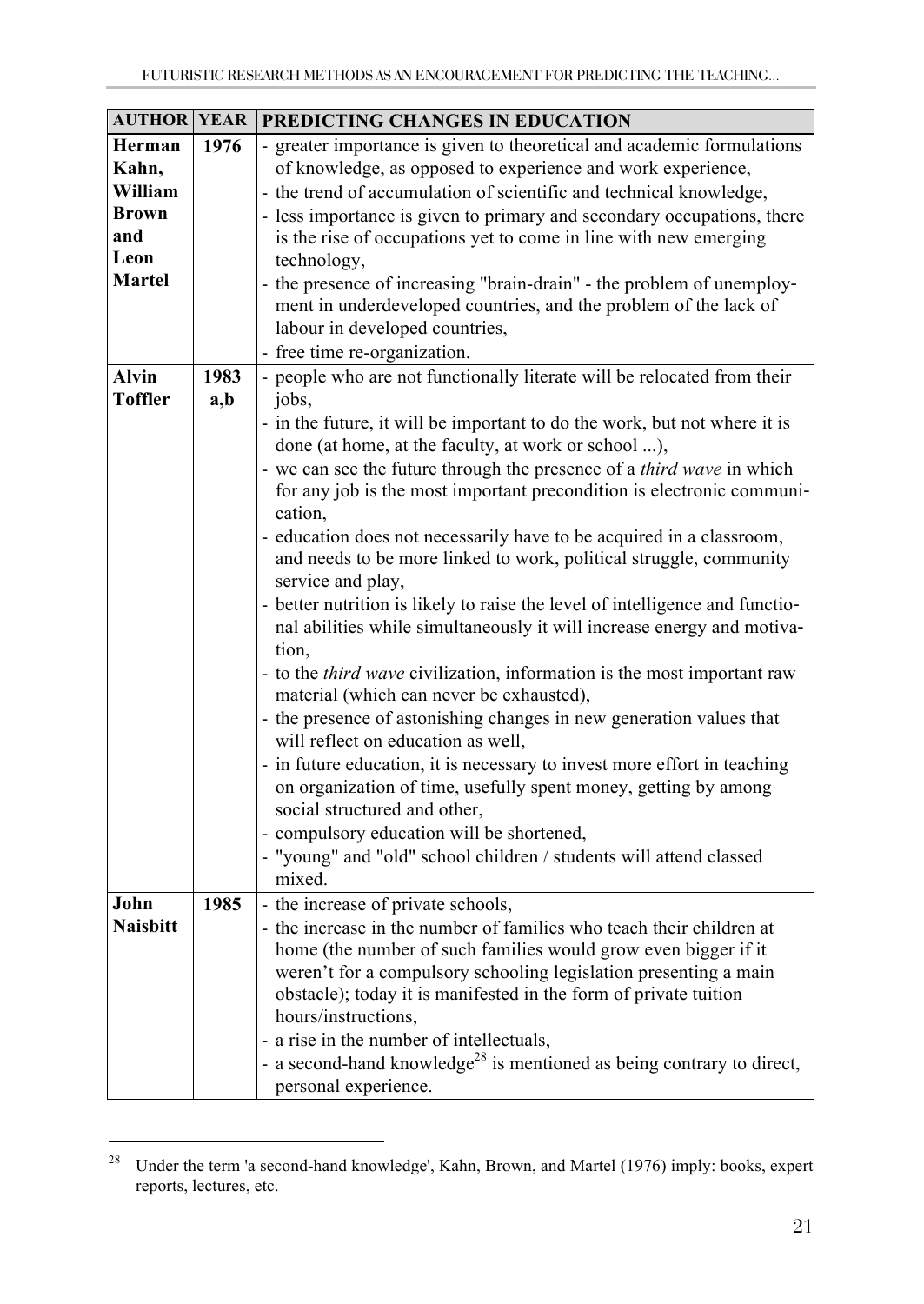Kahn, Brown and Martel (1976), based on the research of the past, provide for an even greater representation of the teaching of factual knowledge in the future, which will contribute to new scientific and technological knowledge. However, Toffler (1983a, b) considers that it would be most important to reorganize leisure/free time because it would not be necessary any longer to "sit in the classroom" to get education, and knowledge would not come exclusively from the teacher. In addition to predicted scenarios, futurologists also offer some of the proposals that would go hand in hand with the upcoming changes in education. Toffler (1975) points out some of the qualities that should be encouraged in the educational system, namely: encouraging critical thinking, creativity and student curiosity. We also note that emphasis is also placed on changing school curricula, plans and programs (with particular emphasis on increased choice), time tables and classes. The number of predicted scenarios (Table 1) points to the need for reflecting on one's own future, social contexts and personal profession.

#### 2.1.2. CONTEMPORARY EDUCATION SCENARIOS IN FUTURE

At the end of the 20th century we are the witnesses of the domination of technology and new technological tools which are used more and more in teaching. For that reason, new teaching scenarios are more focused on giving consideration to the symbiosis between technology and the teaching process (Table 2).

| <b>AUTHOR</b>                    | <b>YEAR</b> | PREDICTING CHANGES IN EDUCATION                                       |
|----------------------------------|-------------|-----------------------------------------------------------------------|
| <b>Sharon</b>                    | 1998        | - computers become an important "ingredient" in the "recipe" for      |
| an effective school,<br>Cromwell |             |                                                                       |
|                                  |             | - school children/students will have access to the classroom from     |
|                                  |             | their homes.                                                          |
|                                  |             | - school children/students will be taught at the time that best suits |
|                                  |             | them,                                                                 |
|                                  |             | - school children/students will be physically present in teaching     |
|                                  |             | only to develop appropriate social skills,                            |
|                                  |             | - sophisticated technology represents support for school              |
|                                  |             | children/students in the search for knowledge,                        |
|                                  |             | - the goal of teaching is to show that with the help of different     |
|                                  |             | types of resources real life can function,                            |
|                                  |             | - the success of a teacher is based on solving creative tasks and     |
|                                  |             | using the portfolio,                                                  |
|                                  |             | - encouraging innovation,                                             |

**Table 2.** Predicted Scenarios in Education from the Perspective of Futurologists (1998 - 2012)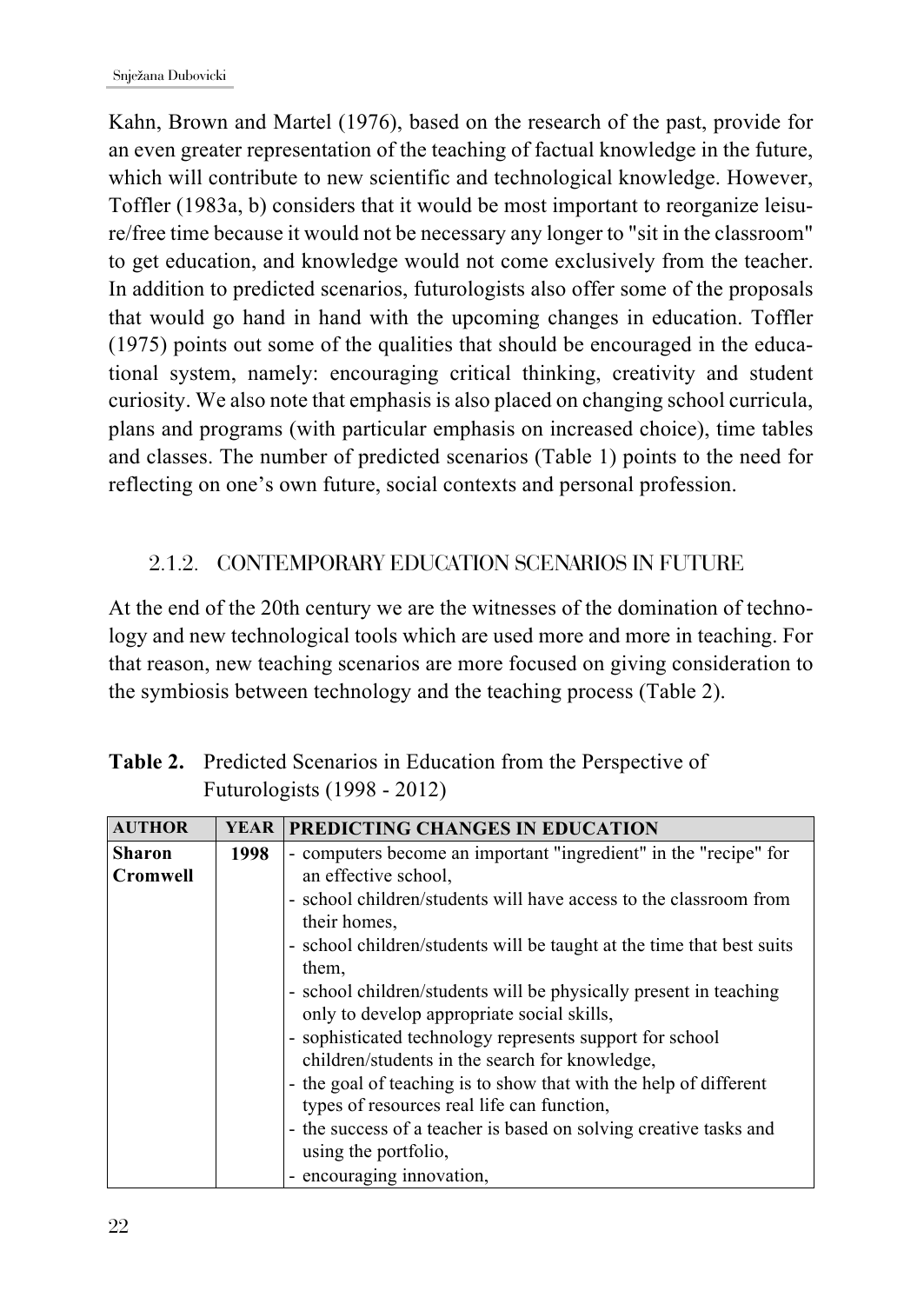| <b>AUTHOR</b> |      | YEAR PREDICTING CHANGES IN EDUCATION                                   |  |  |
|---------------|------|------------------------------------------------------------------------|--|--|
|               |      | - respect for individual values and diversity,                         |  |  |
|               |      | - creating more and more communities of parents and teachers.          |  |  |
| Vrcelj i      | 2001 | - the school children's attitude towards the school will change        |  |  |
| Mušanović     |      | (from passive to active),                                              |  |  |
|               |      | - the school of the future is created by the school children           |  |  |
|               |      | themselves,                                                            |  |  |
|               |      | - it's a school of life and a school for life,                         |  |  |
|               |      | - encouraging individual, individualized and group work in             |  |  |
|               |      | accordance with constructivist theories of learning,                   |  |  |
|               |      | - emphasis on cooperative learning,                                    |  |  |
|               |      | - specialized spaces,                                                  |  |  |
|               |      | - encouraging school children to become independent,                   |  |  |
|               |      | - an individual-oriented curriculum; introducing an electoral part of  |  |  |
|               |      | the curriculum,                                                        |  |  |
|               |      | - multimedia and networking,                                           |  |  |
|               |      | - dehumanizing the impact of technology on school children's           |  |  |
|               |      | health, their socialization, development of mental abilities and       |  |  |
|               |      | programming of children's lives,                                       |  |  |
|               |      | - the problem of overweighted students will become bigger,             |  |  |
|               |      | - transformation of the teaching profession,                           |  |  |
|               |      | - increased exchange of teachers and school children between           |  |  |
|               |      | schools,<br>the school of the future will not be feminized and will be |  |  |
|               |      | rejuvenated (30-40 years).                                             |  |  |
| <b>Nenad</b>  | 2012 | - in curricula, it is necessary to teach about futurology and futuris- |  |  |
| Suzić         |      | tic research methods, because in our education so far we have          |  |  |
|               |      | mostly had contents which was predominantly in connection with         |  |  |
|               |      | history,                                                               |  |  |
|               |      | - the school should not ignore the lifestyles of young people          |  |  |
|               |      | because their strong, personal motivations are hidden there.           |  |  |

From Table 2, we can see that the predicted changes in the educational process largely rely on changes driven by curriculum (curriculum-directed to the stu- $\text{dent}^{29}$ ) and curricula at all levels of education. One of the main tasks in the future will be to change the school children's attitude toward the school and emphasize practical skills whereas learning success will be based on solving creative tasks. Dubovicki (2016) wrote about the importance of creativity in teaching.

The mentioned predicted future scenarios of education in the future have been a trigger for this research.

<u> 1989 - Johann Barn, mars eta bainar eta industrial eta baina eta baina eta baina eta baina eta baina eta bain</u>

<sup>&</sup>lt;sup>29</sup> Interestingly, some of the aforementioned scenarios are already happening today. The studentoriented Teaching Book "Nastava usmjerena na učenika" (Matijević & Radovanović, 2011) is the proof.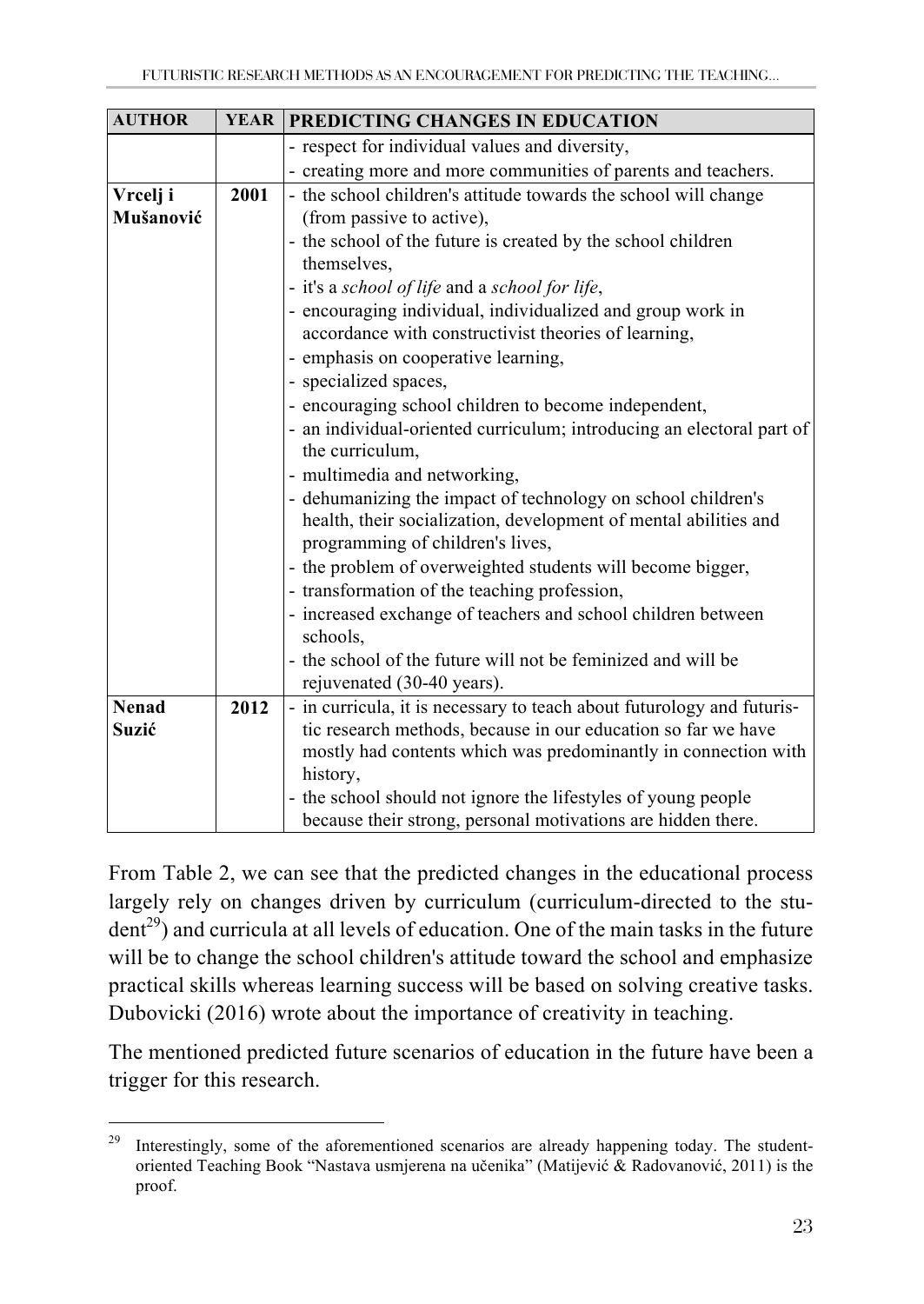### 2.2. THE METHOD

The research was conducted in 2017 with the help of one of the futuristic research methods considered to be the most suitable for this kind of research, which is the Focus Group Method. For the past decade, this futuristic method has found its way from researching in other areas of science (mostly in politics and economics) to research in education (Rajić, 2017), and this research contributes to the changes that encompassed a new view (approach, paradigm) to the research of education in the future. Bearing in mind the contributions and limitations of the Focus Group Method to which Morgan and Krueger (1993), Krueger (1994) and Rajić (2017) warned us, special attention was paid to the data collection and analysis. The study was carried out with the help of the steps shown in Figure 1.



**Figure 1**. Steps of the Focus Group Method (taken from Dubovicki, 2017, 208)

The group consisted of 6 members<sup>30</sup>: (1) a student with 5 years of teacher education in Osijek, (2) a student with 5 years of teacher study in Slavonski Brod, 3) a primary school teacher in Osijek with less work experience, (4) a class teacher from the elementary school in Otok with more seniority, (5) a university professor from the Faculty of Education of the Osijek University, (6) a university

<u> 1989 - Johann Barn, mars ann an t-Amhain Aonaich ann an t-Aonaich ann an t-Aonaich ann an t-Aonaich ann an t-</u>

<sup>&</sup>lt;sup>30</sup> represent certain perspectives from which we want to get an insight into the investigated phenomenon.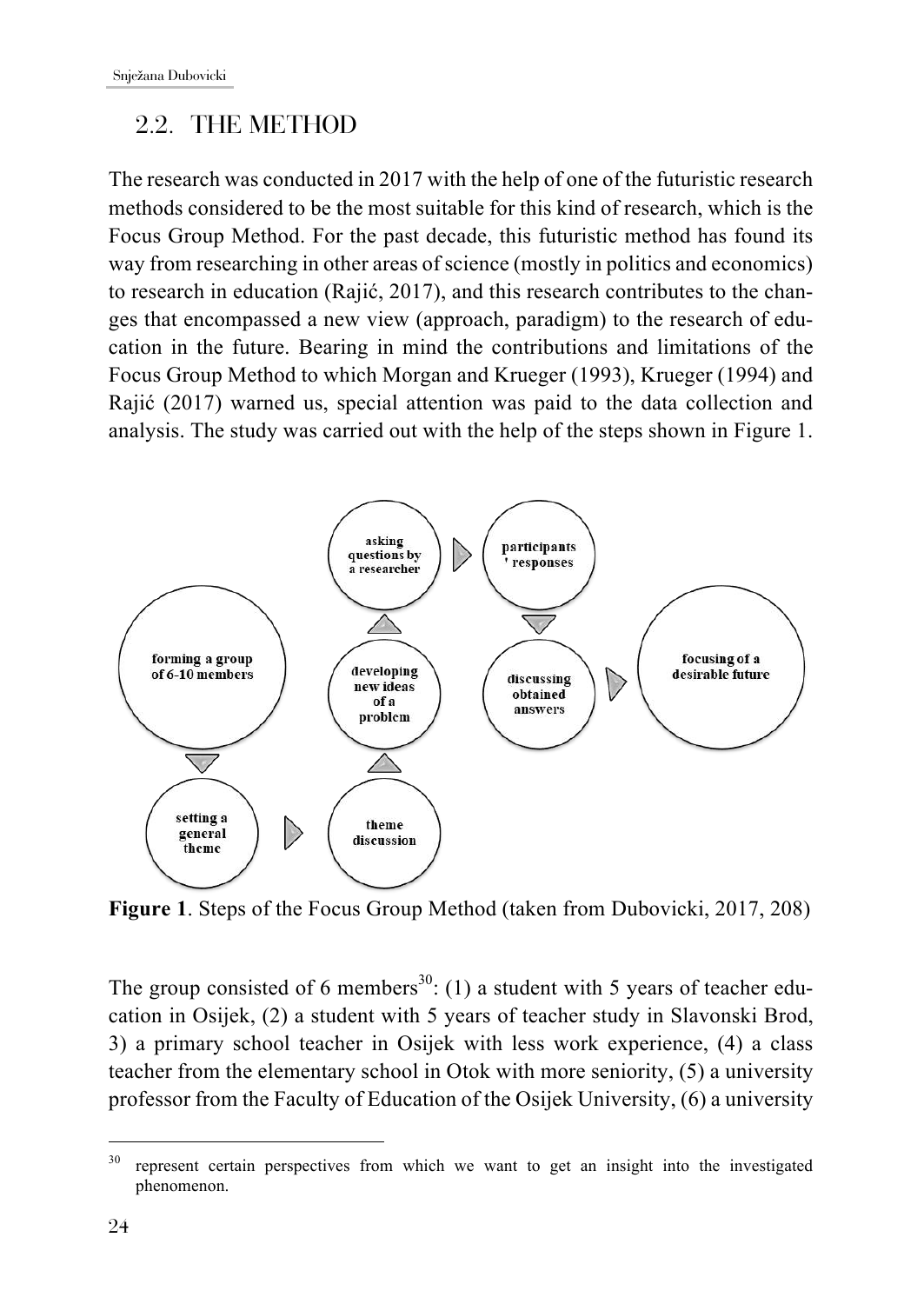professor from the Faculty of Philosophy of the Osijek University. It was important that all the participants were related to the teaching profession because that is precisely the area which they will discuss. Group members did not know each other so they would not influence the response.

The discussion took place 90 minutes $31$  and each participant, in respect of his/her own perspective and knowledge of the teacher's profession, was expected to provide as clear, concrete and arguable answers as possible. The questions asked by me personally as the focus group moderator: Have you ever thought about the future? In which context? Have you heard about futuristic research methods? Do you know any of them? What are your predictions regarding the role of teachers (and school children) in the future? What changes do you predict that will happen in the classroom?

The Aims of Research are: *affirm futuristic research methods and put them into equal context with other research methods which are used in social sciences, especially pedagogy, contemplate the future of a teachers' calling, contemplate the teaching in the future, examine the attitudes of the participants about predicting the development of the personal profession.*

Research results show that participants (100%) were not acquainted with futuristic research methods, and in respect of the future, they largely reflected in general by thinking of their private life and plans related to it. On questions related to predicting the role of teachers and school children in the future as well as changes in teaching as a consequence of changed roles, the obtained and summed answers are presented in Table 3.

<u> 1989 - Johann Barn, mars ann an t-Amhain Aonaich ann an t-Aonaich ann an t-Aonaich ann an t-Aonaich ann an t-</u>

<sup>&</sup>lt;sup>31</sup> The conversation was recorded with the help of the dictaphone with the consent of all the participants of the research, and the course of the discussion was based on the answers given earlier by the moderator with the help of the questions asked but also the questions that were asked to get a more complete and concrete answer.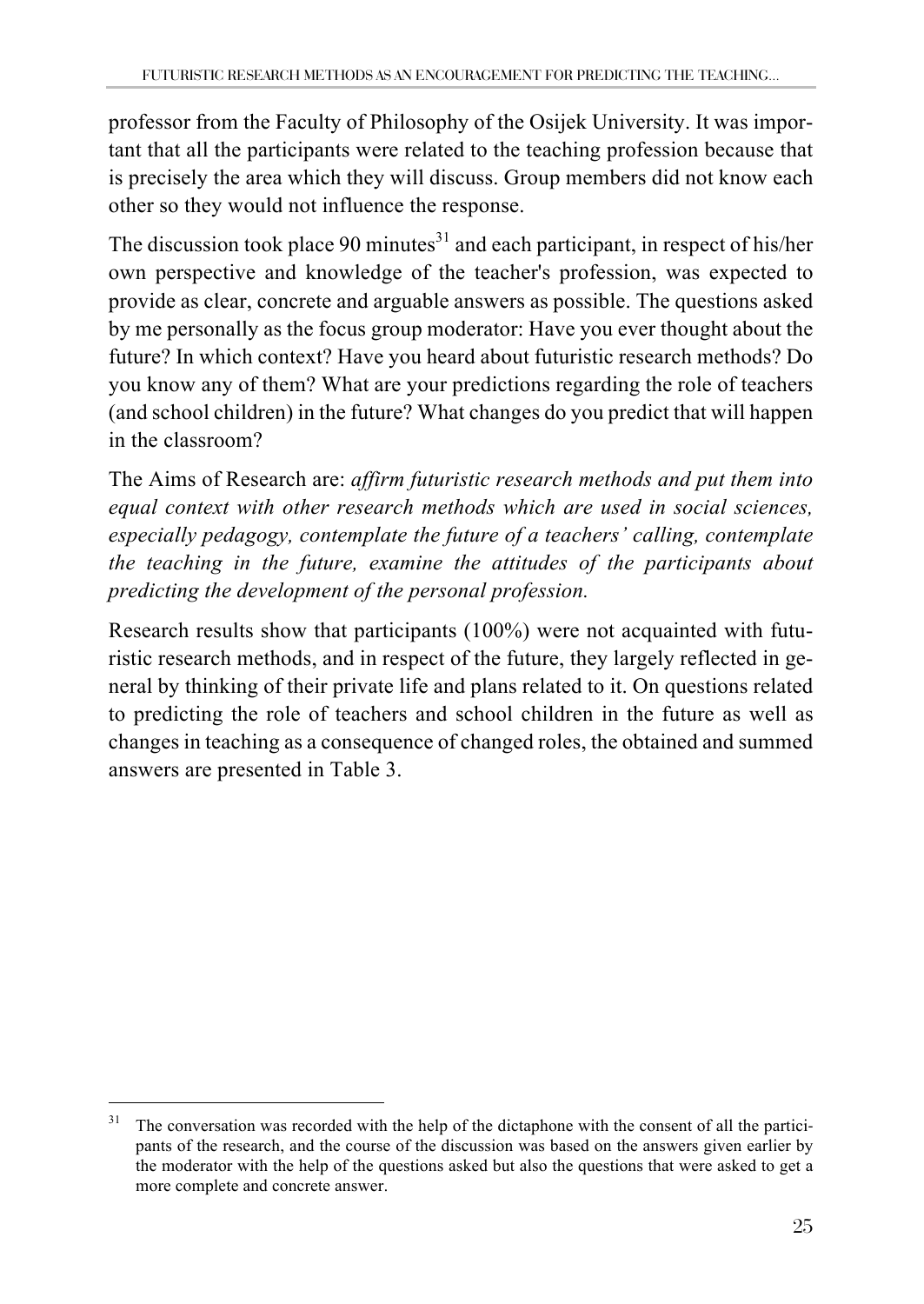|                                  | <b>Students of the</b><br><b>Teacher's Study</b>                                                                             | <b>Class Teachers</b>                                                                                                                           | <b>University professors</b>                                                                                                                                                                                                                                                                          |
|----------------------------------|------------------------------------------------------------------------------------------------------------------------------|-------------------------------------------------------------------------------------------------------------------------------------------------|-------------------------------------------------------------------------------------------------------------------------------------------------------------------------------------------------------------------------------------------------------------------------------------------------------|
| The role<br>of<br>teachers       | fewer teachers<br>the wealthy have<br>private teachers<br>virtual teacher<br>- robot-teacher<br>- micro chipping<br>teachers | supervisor<br>- coordinator<br>- focused on<br>research<br>- not authority<br>figures as before                                                 | immediate communication with<br>students is indispensable<br>possessing a wide range of<br>knowledge<br>- continuous education<br>- new technologies decreased<br>teachers' roles<br>- teacher's creativity is important<br>- teacher is a coordinator<br>- teachers lead small, specialized<br>teams |
| The role<br>of<br>students       | fewer students<br>- earlier starting of<br>school<br>- micro chipping<br>students                                            | gaining knowledge<br>by travelling<br>across the worlds<br>awareness of<br>nature<br>conservation                                               | - teamwork is indispensable<br>- learning through audio-visual<br>aids<br>- minimal use of books                                                                                                                                                                                                      |
| <b>Changes</b><br>in<br>teaching | greater computer<br>literacy<br>online learning<br>- online textbooks<br>grading via a<br>machine                            | - virtual studying<br>- raising more<br>important than<br>studying<br>teachers teach<br>students how to<br>develop emotions<br>and control them | application of practical<br>knowledge<br>online classes<br>- using new, creative methods<br>that enrich the classes<br>- creative classes                                                                                                                                                             |

**Table 3**. Predicted Changes in Education in the Future

By analysing Table 3., it can be concluded that all research participants predict scenarios of social circumstances similar to those we can see today in SF movies, with only a few original ideas. Regarding the development of a personal profession, the participants mainly predict negative scenarios, only a few predict positive scenarios. Participants did not encounter future research methods that would help them think and predict the future.

It is important to point out that the results of this research will be used as a basis for further research (ongoing) of this issue with the help of other futuristic methods, but also of a more complex pattern.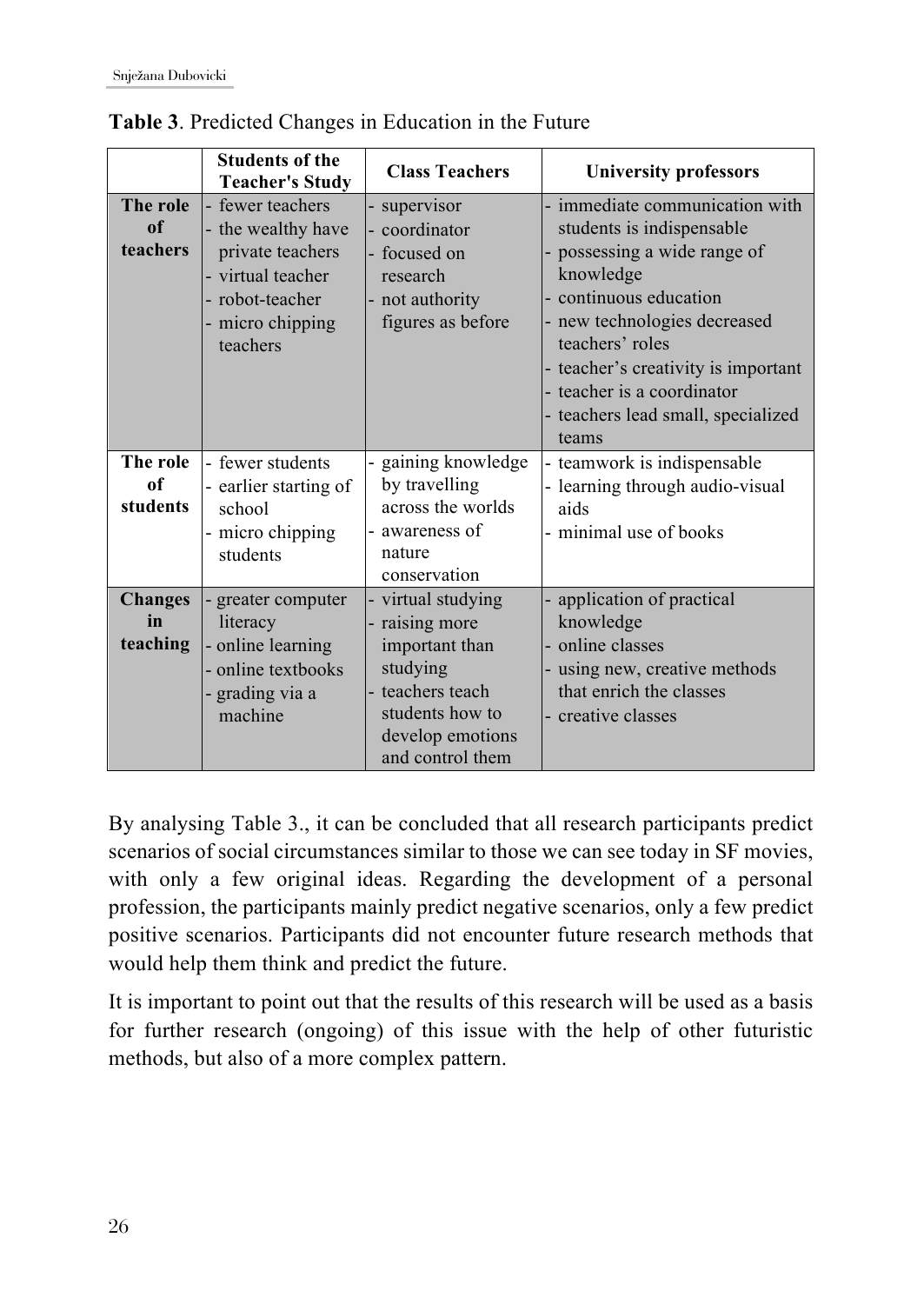# 2.3. DISCUSSION OR CONTRIBUTION OF FUTURISTIC RESEARCH METHODS IN PLANNING AND PREDICTING THE TEACHING OF THE FUTURE

Over the last 20 years, the scientific public has started to think more intensely about the future of its scientific fields. Over the past few decades, the list of futuristic methods and predicting techniques has increased in relation to existing methodologies and certain recent approaches (Malhotra, Das & Chariar, 2014). Vrcelj and Mušanović (2001) built the most important foundation for futuristic methods (in Croatia), but their application today has not reached the extent that these methods have presently in the world. Through the historical cross-section and earlier use of futuristic methods we can see that they can make a significant contribution in planning and researching the teaching of the future. Some of the futuristic research methods which are considered to contribute most likely to the research of educational issues in the field of pedagogy are: Delphi Method, Focus Group Method, Future Wheel Method, Sixth Sense Method, Backcasting Method, Forecasting Method, Trend Analysis Method, and Technological Development Prediction Method. More information on the mentioned methods is provided by Vrcelj and Mušanović (2001), Suzić (2012) and Dubovicki (2017).

Recently, there have been modifications of some futuristic methods, and among them, the most frequently modified futuristic method is the Delphi method. Sourani and Sohail (2015) point out that lately the Delphi method is used more in the form of a questionnaire than in the form of asking one question to experts, which is the original Delphi method. It is also used for structured and semistructured interviews. Also, Deblonde, Van Oudheusden, Eversm and Goorden (2008) describe the use of futurology and futuristic research methods (the Delphi Method) in researching nanotechnology. The mentioned authors see an advantage in *futuristic visions* and technological-scientific imaginations (daydreaming) that represent the starting points for critical investigation of the relationship between present and possible future in which nanotechnology should play a dominant role. Since the authors have predicted the dominance of nanotechnology in 2008, and today is 2018, we can add up by saying that the domination of nanotechnology has taken a very high place, and its full bloom is yet to happen.

Malhotra, Das & Chariar (2014) claim that the futuristic research methods so far rely on prediction of people (experts) who are thought to have more "feeling" for predicting the future. They divide them into: (1) methods based on obtaining opinions from experts and (2) mass opinion based techniques based on collective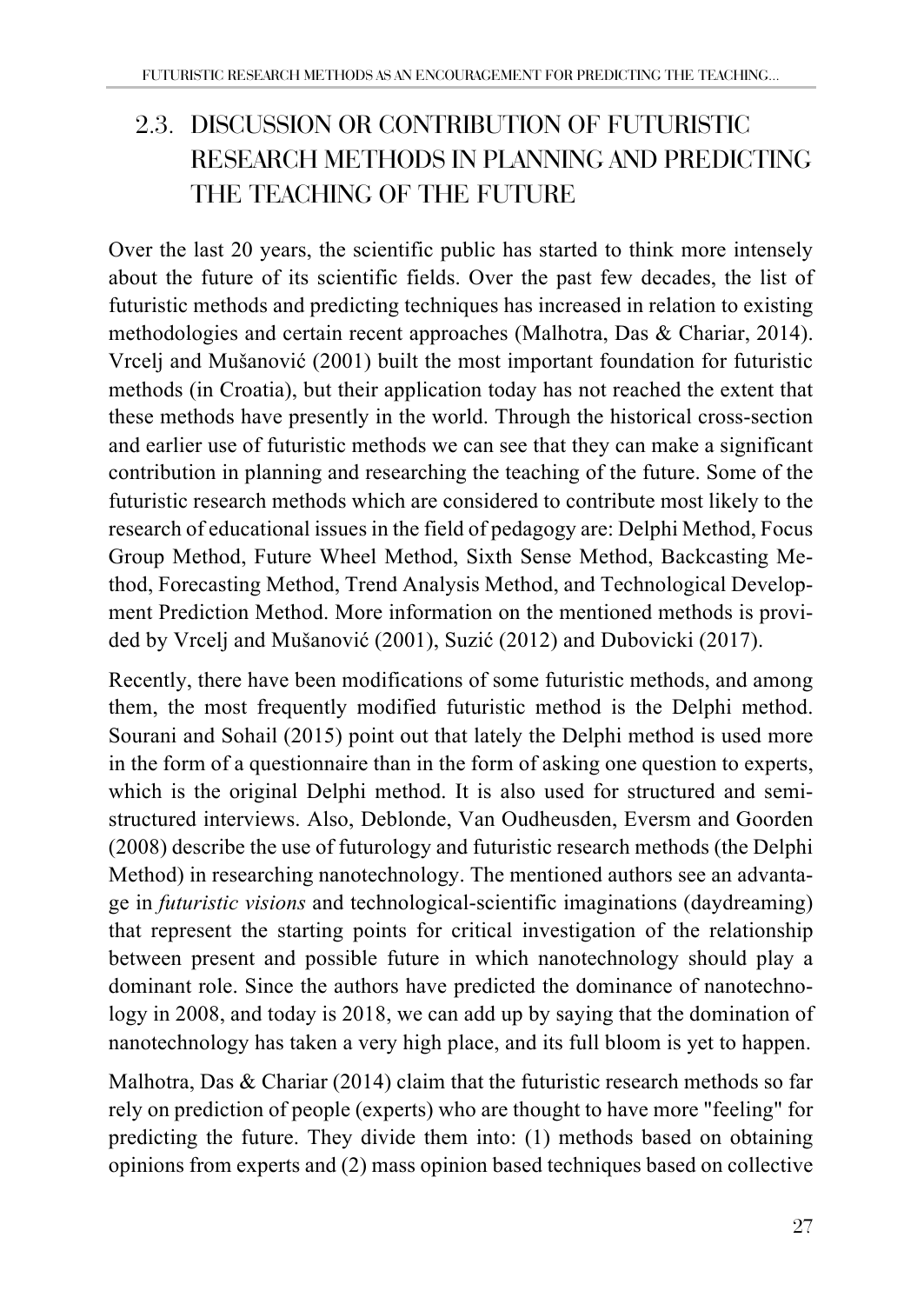intelligence. The use of future methods enhances the predicted awareness that acts faster on prediction, making the organization or individual more effective in resolving changes (Glenn, 2000, Malhotra, Das & Chariar, 2014).

First and foremost, it is necessary to focus on the study and projection of future possible scenarios in education so that, in the years ahead, young and educated people can deal with future challenges, and the results of the research have shown to us that we still need to work a lot in that area (especially in education). The use of futuristic research methods will surely contribute to this goal. How can we encourage school children/students to think about the future? We can use some of the above-mentioned futuristic methods, but we can also use creativity (we have already noticed their connection) and with the help of different creative activities to "have them do the practice" in thinking about the future. One of these activities can be a "future autobiography," also mentioned by Toffler (1975), and we can send a letter to ourselves from the future. In this context, we are creating a new concept of time and meaning for tomorrow. As Toffler (1975, 344) stated "The educational system has to be moved in the future."

### 2.4. CONCLUSION

All research participants predict scenarios of social circumstances similar to those we can see today in SF movies, with only a few original ideas. Regarding the development of a personal profession, the participants mainly predict negative scenarios, only a few predict positive scenarios. Participants did not encounter futuristic research methods that would help them think and predict the future

Teachers to be still do not think much about the role of a teacher in the future. They discuss possible classroom scenarios insufficiently. Moreover they lack the knowledge of futuristic research methods. It is interesting that research results show that respondents have more ideas and scenarios about the future, the longer they spent time in practice and in academic profession.

Some of the solutions to this problem is a set of research competencies of researchers to be; the harmony of researchers' interest with local and global ones; the emphasis of the importance of predicting and researching the future of all occupations, especially those related to education and upgrading the contents connected to futuristic research methods at faculties of teacher education within obligatory or elective courses.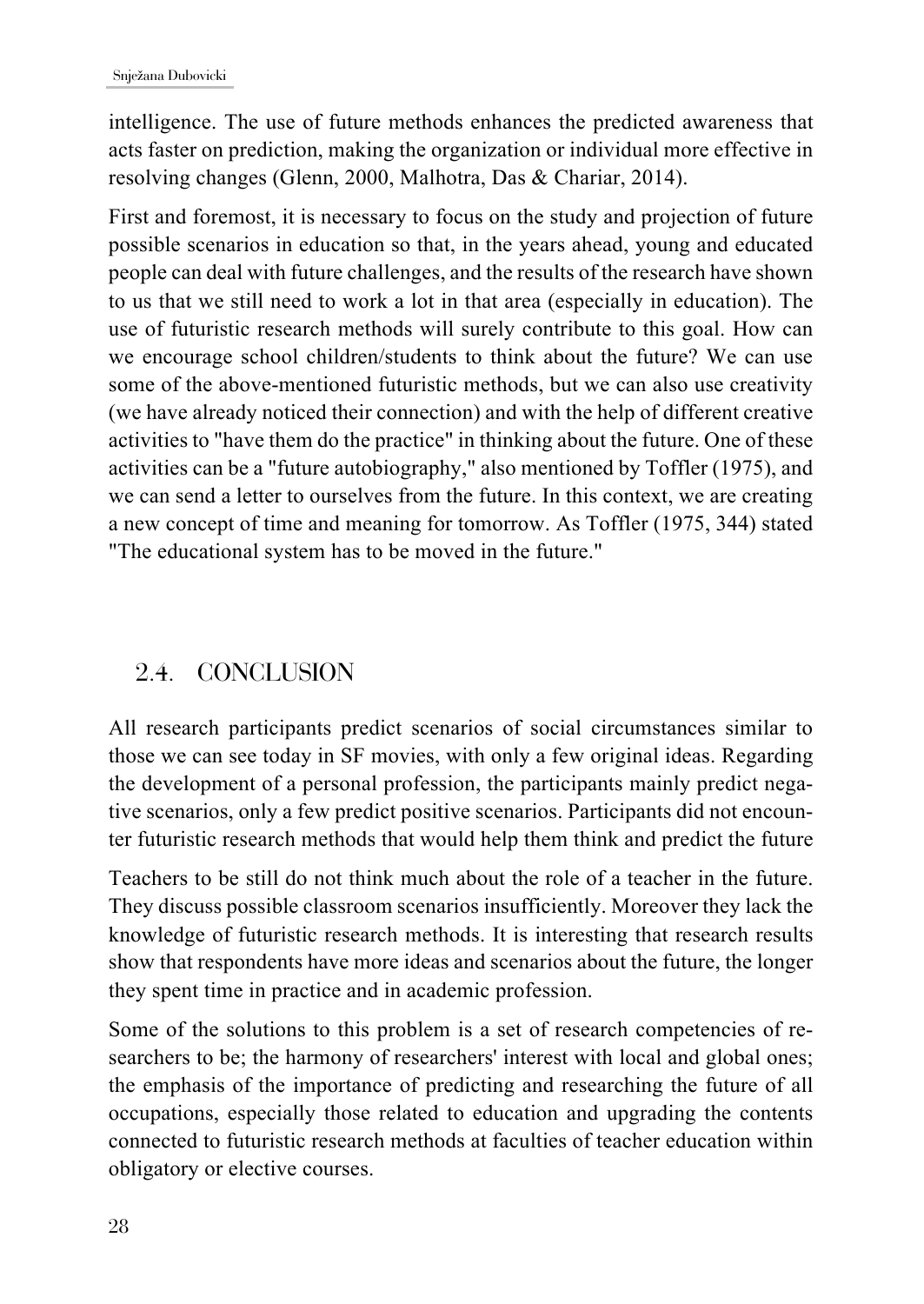### 2.5. REFERENCES

- Cromwell, S. (1998): *The school of the future*.
	- http://www.educationworld.com/a\_curr/curr046.shtml, (accessed. 18 December 2016)
- Deblonde, M., Van Oudheusden, M., Evers, J. & Goorden, L. (2008). *Co-creating Nano-imaginaries*. Bulletin of Science, Technology & Society, 28(5), pp. 372- 389. doi: 10.1177/0270467608322591.
- Dubovicki, S. (2016): *Kreativnost u sveučilišnoj nastavi*. Sveučilište u Osijeku, Fakultet za odgojne i obrazovne znanosti, Osijek.
- Dubovicki, S. (2017): *Futurološke metode istraživanja*, in: Opić, S., Bognar, B. and Ratković, S., ed: Novi pristupi metodologiji istraživanja odgoja. Učiteljski fakultet Sveučilišta u Zagrebu, Zagreb, pp. 203-221.

Flechtheim, O. K. (1972): *Futurologie - Der Kampf um die Zukunft*. Hamburg.

- Glenn, J. C. (2000): *Introduction to the Future Research Methods Series*, AC/UNU Millennium project 2000.
- Kahn, H., Brown, W. & Martel, L. (1976): *Slijedećih 200 godina*. Stvarnost, Zagreb.
- Krueger, R. A. (1994): *Focus groups: A practical guide for applied research* (2nd ed). Sage, Thousand Oaks, CA.
- Malhotra, S., Das, L. K., & Chariar, V. M. (2014): *Design Research Methods for Future Mapping*, International Conferences on Educational Technologies 2014 and Sustainability, Technology and Education, pp. 121-130.
- Matijević, M. & Radovanović, D. (2011): *Nastava usmjerena na učenika*. Školske novine, Zagreb.
- Morgan, D. L. & Krueger, R. A. (1993): *When to use focus groups and why*, in: D. L. Morgan (Ed.), Successful focus groups: Advancing the state of the art. Sage publications, Newbury Park, CA, pp. 3-19.
- Naisbitt, J. (1985): *Megatrendovi*. Globus, Zagreb.
- Rajić, V. (2017): *Focus Groups: Contributions and Limitations to Educational Research*, in: Opić, S., Bognar, B. and Ratković, S., ed: Novi pristupi metodologiji istraživanja odgoja. Učiteljski fakultet Sveučilišta u Zagrebu, Zagreb, pp. 190-202.
- Segan, K. & Drajan, E. (2005): *Seni zaboravljenih predaka*. Laguna, Beograd
- Sourani, A. & Sohail, M. (2015): *The Delphi Method: Review and Use in Construction Management Research*. International Journal of Construction Education and Research, 11, pp. 54–76. doi: 10.1080/15578771.2014.917132
- Suzić, N. (2012): *Futurologija u pedagoškim i socijalnim naukama.* EKTOS, Banja Luka.
- Toffler, A. (1975): *Šok budućnosti*. Otokar Krešovani, Rijeka.
- Tofler, A. (1983a): *Treći talas I.*, Beograd.
- Tofler, A. (1983b): *Treći talas II.*, Beograd.